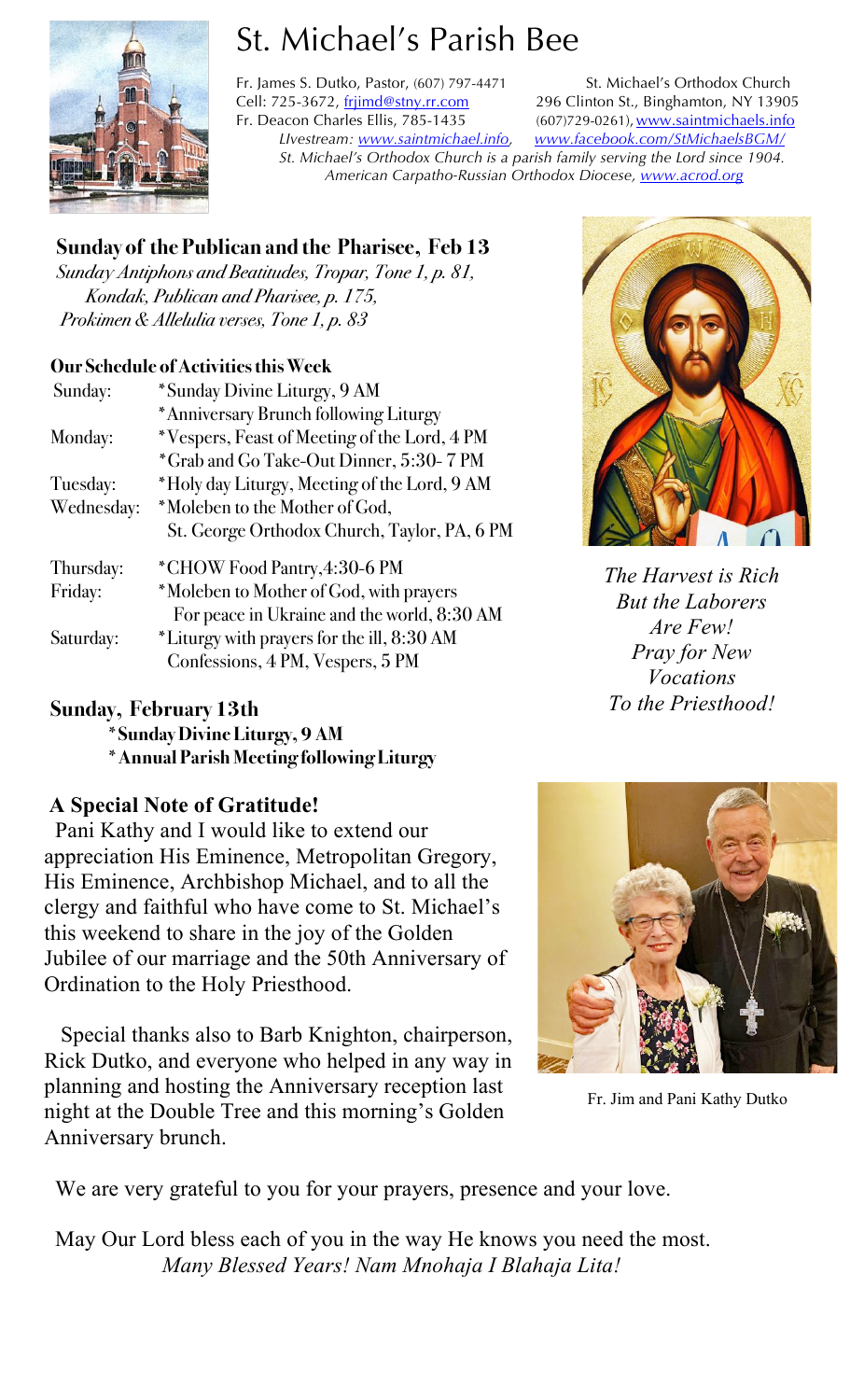# **Scripture Readings of this Week of the Publican and Pharisee**

| Sunday:                                           | 2 Timothy 3: 10-15     | St. Luke 18: 10-14   |  |
|---------------------------------------------------|------------------------|----------------------|--|
| Monday:                                           | 2 Peter 1: 20-2:9      | St. Mark 13: 9-13    |  |
| Tuesday:                                          | Hebrews 7: 7-17        | St. Luke 2: 22-40    |  |
| Wednesday:                                        | 2 Peter 3: 1-18        | St. Mark 13: 24-31   |  |
| Thursday:                                         | 1 John $1:8-2:6$       | St. Mark 13: 31-14:2 |  |
| Friday:                                           | 1 John2: 7-17          | St. Mark 14: 3-9     |  |
| Saturday:                                         | 2 Timothy 3: 1-9       | St. Luke 20: 46;21:4 |  |
| Sunday:                                           | 1 Corinthians 6: 12-20 | St. Luke 15: 11-32   |  |
| Read the daily scriptures on line: WWW.ACROD.ORG. |                        |                      |  |

#### **Epistle Reading: 2 Timothy 3:10-15**

 But you have carefully followed my doctrine, manner of life, purpose, faith, longsuffering, love, perseverance, persecutions, afflictions, which happened to me at Antioch, at Iconium, at Lystra; what persecutions I endured. And out of them all the Lord delivered me.

Yes, and all who desire to live godly in Christ Jesus will suffer persecution.

 But evil men and impostors will grow worse and worse, deceiving and being deceived. But as for you, continue in the things which you have learned and been assured of, knowing from whom you have learned them, and that from childhood you have known the Holy Scriptures, which are able to make you wise for salvation through faith which is in Christ Jesus.

## **Gospel Reading: Luke 18:10-14**

"Two men went up to the temple to pray, one a Pharisee and the other a tax collector.

 "The Pharisee stood and prayed thus with himself, 'God, I thank You that I am not like other men; extortioners, unjust, adulterers, or even as this tax collector.

'I fast twice a week; I give tithes of all that I possess.'

 "And the tax collector, standing afar off, would not so much as raise his eyes to heaven, but beat his breast, saying, 'God be merciful to me a sinner!'

 "I tell you, this man went down to his house justified rather than the other; for everyone who exalts himself will be abased, and he who humbles himself will be exalted."

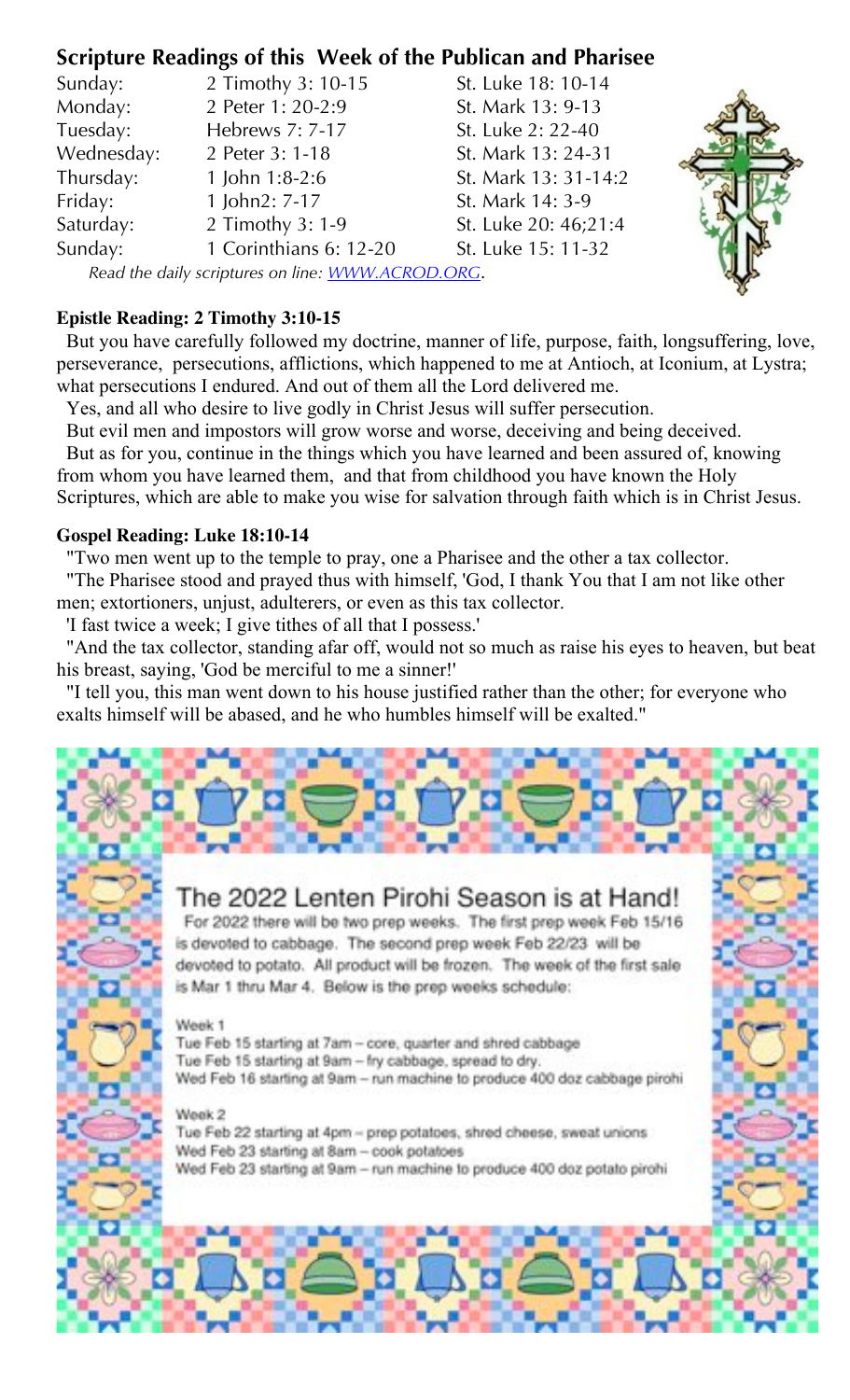# **Information for our Annual Parish Meeting Feb. 20!**

 Our annual meeting will take place on Sunday, February 20 following Liturgy. Any parish member wishing to vote must be current through their 2021 financial obligations (\$175 per person) by the start of the meeting.

 Statements of your 2021 giving are available today. Documents of the 2022 Parish Yearly Meeting will be available starting Feb 6, 2022.



 The bylaws are clear that the annual parish meeting is to happen in February. The bylaws also state that to conduct parish business a quorum of 50 is needed. With COVID, here is the plan. Please only attend the parish meeting if you feel safe in doing so. The Annual Parish Meeting will be scheduled for February 20, 2022. Chairs will be spread out. Given current state mandates, masks need to be worn when not seated. Coffee and snacks will be served.

 The meeting will be kept as brief as possible. All presentation materials will be available two weeks prior by either picking up a package in the church office or sending an email to randymichaelmay@gmail.com and requesting an electronic version of the materials.

 At the meeting, presentations are not going to be made. The content is in the package. For each agenda item, discussion will be limited to 5 minutes. If there are no contested board positions and no nominations from the floor, the entire slate of new officers will be done with a single vote.

 The contact information for Randy May is phone number (607 621- 5113) and email randymichaelmay@gmail.com.

#### **Vacancies on the Parish Board**

 As we approach our annual meeting next week, there are two vacancies on the Church Board: Recording Secretary and Financial Secretary. Please contact either Shellee May or Carol Paccio (725-2785).

# **Proposed By-Law changes for 2022**

**-------------------------------------------------------------------------------** Article VI Section 6 Current wording

At all meetings of the Congregation, the presence, at the commencement of such meetings, of fifty (50) people entitled to vote, shall be necessary and sufficient to constitute a quorum for the transaction of any business. Proposed wording

At all meetings of the Congregation, the presence, at the commencement of such meetings, of thirty-five (35) people entitled to vote, shall be necessary and sufficient to constitute a quorum for the transaction of any business.

Reason: During 2021 a quorum of 50 failed to be reached for the annual parish meeting and special parish meeting.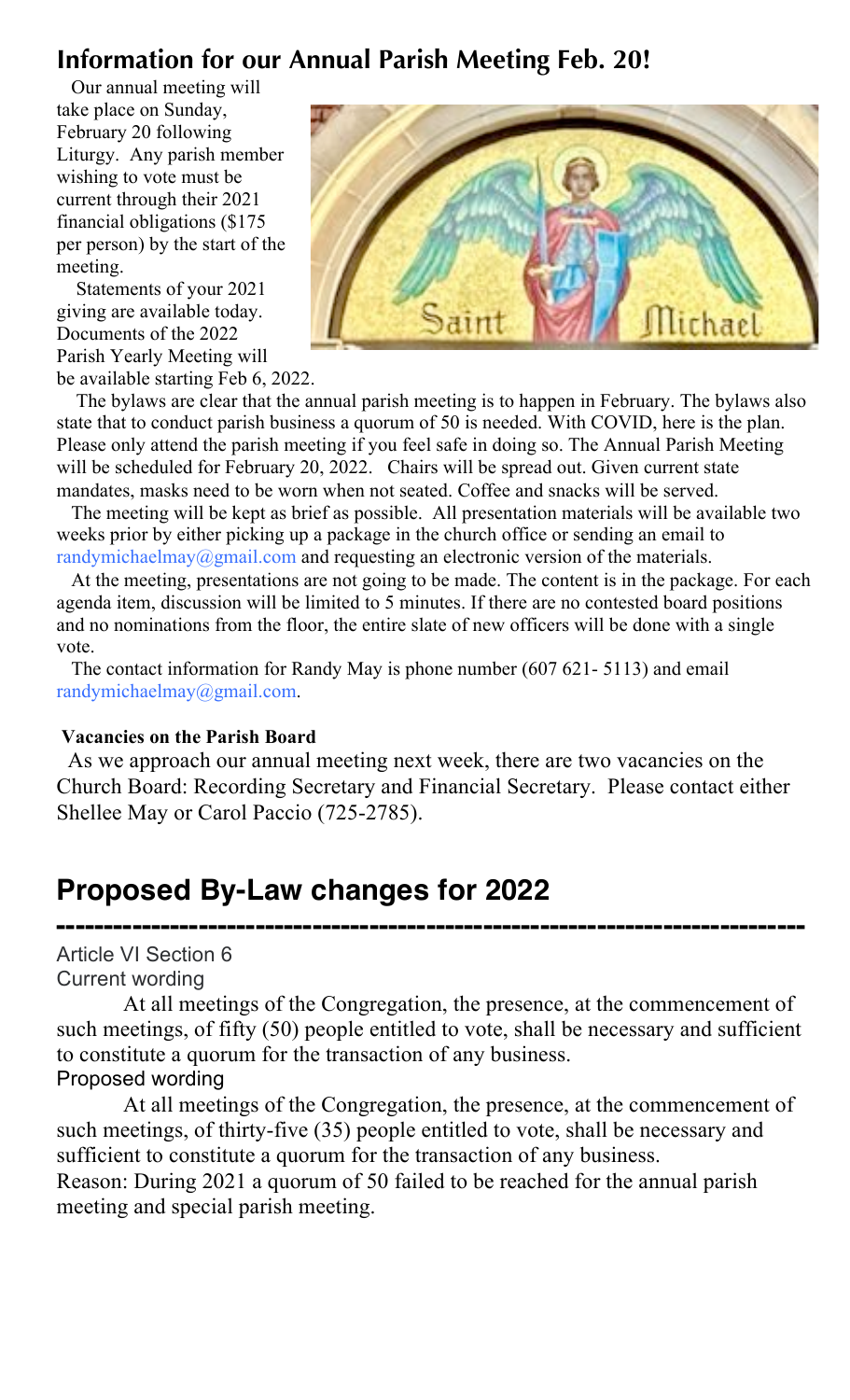## **Our Monday Evening "Grab and Go" Dinner Program a Gift to Neighborhood**



This was the winter sunset along Clinton Street which young and old experienced alike this past Monday evening when they arrived for the "Grab and Go" dinner at our Center. Rather than standing outside in the cold, all were welcomed into the building and then given a number so that social distancing could be maintained as each came forward to receive a bagged full meal for the evening. We are grateful to all of our generous donors of

food and to all of our volunteers who have continued to make this outreach ministry a reality, even in these difficult years of COVID restrictions. We look forward to the time when our meals can once again be a sit-down community affair as they had been for years prior to advent of COVID in March, 2020.





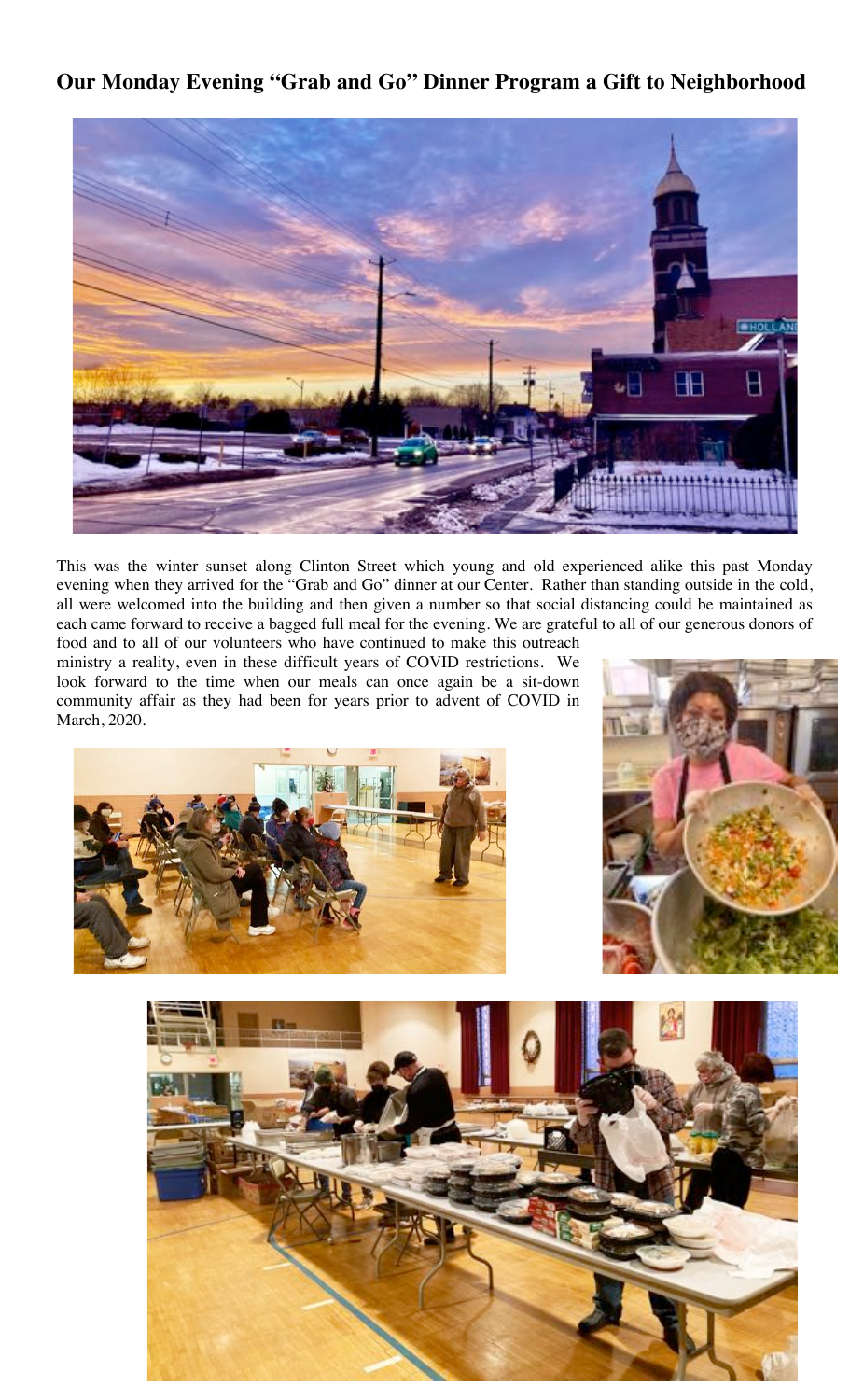#### **Young Adult Retreat Set for Camp Nazareth, March 25-27**

 JOHNSTOWN, PA -- The American Carpatho-Russian Orthodox Diocese, the Greek Orthodox Metropolis of Pittsburgh Y2AM and the Ukrainian Orthodox Young Adult Office invite Young Adults ages 18-35 to come retreat to Camp Nazareth from March 25-27, 2022 for a weekend with other Orthodox Young Adults from all jurisdictions.

 The theme of the weekend event is *Forming Christ-Centered Relationships,* and it will feature presentations by Fr. Chris and Khouria Sophia Shadid. The weekend event will be filled with learning, fun, fellowship, worship, and time for reflection and rejuvenation!

 Plan on attending and register now as spaces are limited! All Inclusive Registration Fee For Entire Weekend is \$95.00

Click Here To Register Online



*"Do you like math? Neither do we, but we're going to use it to identify what it means to have a Christ-centered relationship. Join us as we dig deep and discuss how relationships can bring us closer to the Kingdom of Heaven."*

Fr. Chris was born and raised in the booming Antiochian Metropolis of Johnston, PA, and is an avid Steelers fan. He attended the University of Pittsburgh for undergraduate studies before attending Holy Cross Seminary in 2010 where he met Sophia. After graduating seminary, Fr. Chris accepted the position of Assistant Camp Director at Antiochian Village Camp, and he has never left!

 While working at the camp, Fr. Chris went back to the University of Pittsburgh to get his Masters in Social Work, and he now practices as an outpatient mental health counselor at a local clinic one night a week. Fr. Chris & Sophia got married in November of 2018. He was ordained as a deacon and a priest in 2019, and in 2020, he was appointed as the camp director at Antiochian Village where he, Sophia and their two puppies live.

 Sophia was born and raised in Boston, MA, but is not a Patriots Fan. She moved to rural Western, PA in 2018 when she and Fr. Chris got married, and he's slowly been turning her into a Steeler loving country girl. Sophia received her Masters in Occupational Therapy at Sacred Heart University in Connecticut in 2018 and currently practices as a pediatric occupational therapist providing early intervention services to children with a wide variety of diagnoses within 2 local counties. In her spare time,

 Sophia is typically walking, running or cuddling with her and Fr. Chris' puppies Belle & Louie or baking which is one of her favorite hobbies. Sophia has never been to Camp Nazareth before and is thrilled to be here this weekend!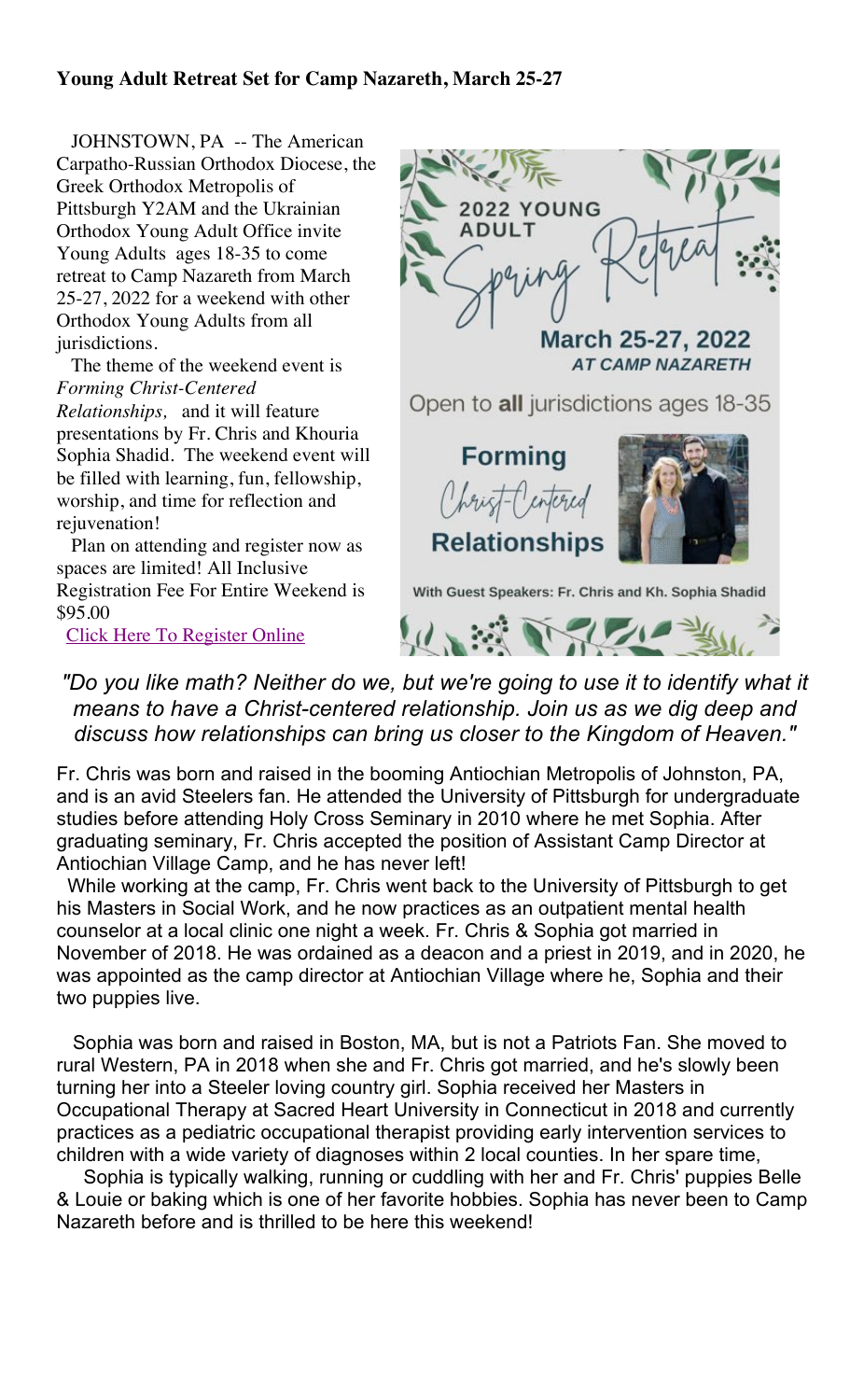# **The Spiritual Meaning of the Feast of the Meeting of the Lord**

Hieromonk Job (Gumerov) *What is the Spiritual Meaning of the Feast of the Meeting of the Lord? Why did the meeting of Elder Simeon with the Infant Jesus become a great Christian feast day? Hieromonk Job (Gumerov) talks about today's feast.*

The event that initiated this one of the twelve great feasts is, in the spiritual sense, multi-dimensional. The word "meeting" does not convey the main significance of the Church Slavonic understanding of *sretenie*. Ordinarily those who meet are equals. "But here," as **Metropolitan Benjamin** (Fedchenkov) notes, "the Slavonic word, *sretenie*, is more fitting, for it speaks of the coming out of the lesser to meet the greater; of people coming to meet God" (*Letters on the Twelve Great Feasts* [Moscow, 2004], 170-1 [Russian]).

The event in the **Jerusalem temple** has particular significance. The Divine Law-Giver Himself, as the firstborn of every creature (Col. 1:15) and as the *firstborn* of the Virgin (Mt. 1:25) is brought as a gift to God. This symbolic act is as if the beginning of that service, which would end on earth with a great event: the incarnate Son of God would offer His whole self to God for the redemption of mankind, with whom he had earlier met in the person of righteous Simeon.

*For mine eyes have seen thy salvation, which thou hast prepared before the face of all people; a light to lighten the Gentiles, and the glory of thy people Israel* (Lk. 2:30-32). This song of thanksgiving goes back in thought and expression to certain passages in the book of the Prophet



Isaiah: *And in that day there shall be a root of Jesse, and he that shall arise to rule over the Gentiles; in him shall the Gentiles trust, and his rest shall be glorious* (Is. 11:10). Jesse was the father of King David. Therefore, the *Root of Jesse*—the people's awaited Messiah Christ, the *Son of David* (cf. Mt. 1:1), Who, as two centuries of history shows, will become a *a sign which shall be spoken against.* This *sign* will divide people into the believing and the unbelieving, into those who love the light and those who choose darkness. "What is this *sign which shall be spoken against*? It is the Sign of the Cross, which the Church will confess as salvific for the whole world" (St. John Chrysostom).

The meeting of God and man, which first took place in the Jerusalem temple, must become for each of us a personal event. Our path of salvation must begin by a meeting with Jesus Christ as our personal Savior. Until this meeting takes place, we remain *sitting in darkness… and in the shadow of death* (Mt. 4:16).

On the fortieth day after the Birth of the Infant God, yet another meeting took place—the Old Testament Church and the New Testament Church. The entire Gospel passage is penetrated with the motif of exact fulfillment of the law of Moses: the forty-day period of *purification* prescribed in the book of Leviticus (cf. 12:2-4), the dedication of the firstborn son to God (cf. Num. 3:13), and that firstborn son's symbolic redemption (Ex. 13:13). Nevertheless, it is easy to see that the spiritual center of the event described is completely transferred into New Testament history. *Now* (Lk. 2:29) means that the time awaited by many generations of the coming of the Messiah has arrived.

Holy righteous Simeon speaks of the departure from this world (the verb *depart* in the Greek and Slavonic texts is in the present tense). The elder Simeon's inspired speech is filled with praise and thanksgiving to God that the time of promise is now fulfilled. According to patristic tradition, the holy Prophet Zacharias, father of St. John the Baptist, placed the Holy Virgin who came according to the law to fulfill the rite not in the place designated for women there for purification, but in the place designated for virgins (women who had husbands were not allowed to stand there). And when the scribes and Pharisees expressed their indignation, Zacharias proclaimed that this Mother remains and will remain a Virgin and pure: "Therefore I have not forbidden this Mother to stand in the place appointed for virgins, because She is higher than all virgins."

The third meeting is of an extremely personal character. For the elder Simeon, the day has come for which he had waited an unusually long time. He was promised to see the Savior of the world, born of the Most Pure Virgin Mary. Righteous Simeon, distinguished by his brilliant learnedness, as a wise man who knew the Divine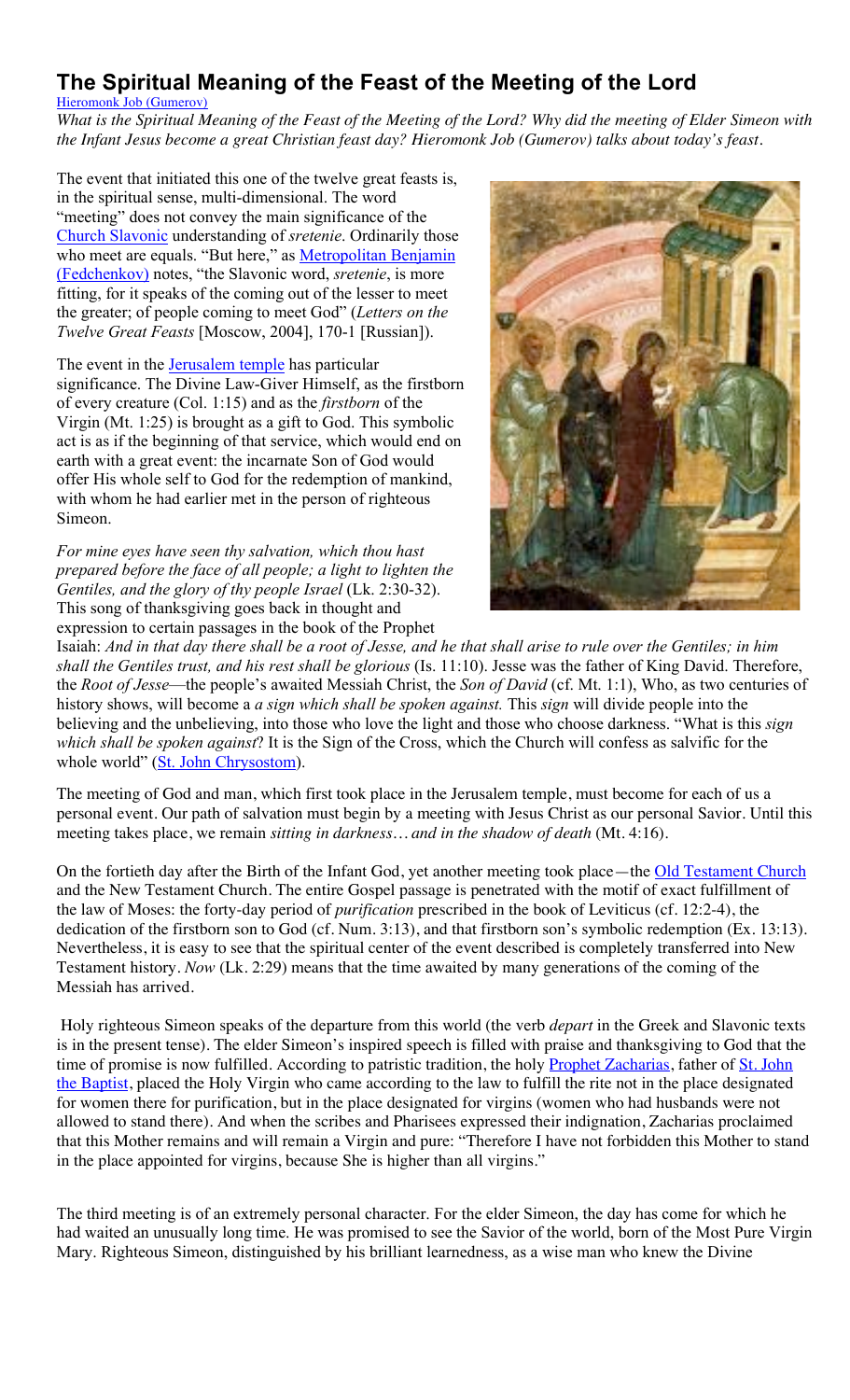Scripture very well, labored together with seventy-two translators on the island of Pharos in Alexandria in the 380's B.C. over the translation of the books of the Old Testament from Hebrew into Greek. While translating the book of the Prophet Isaiah, he came to the words, *Behold, a virgin shall conceive in the womb, and shall bring forth a son* (Is. 7:14). When he read this, he doubted, thinking that it was impossible for a woman to give birth without a husband.

Simeon took a knife and wanted to erase these words from the scroll and replace "virgin" with "woman". But then an angel of the Lord appeared to him stayed his hand, saying, "Have faith in the words written, and you yourself will behold their fulfillment, for you shall not see death until you have seen the Lord Christ born of a virgin."

Believing the angels words, the elder Simeon waited impatiently for Christ's coming into the world, and led a righteous and blameless life. According to tradition, elder Simeon was vouchsafed a blessed end in the 360th year of his life. His holy relics were translated during the reign of Emperor Justinian the Younger (565-578) to Constantinople and placed in the chapel of the Apostle Jacob of the Chalkoprateia church.

The prayer of St. Simeon the God-Receiver (*now lettest Thou Thy servant depart, O Master*) is sung (on feast days) or read (during simple services) every evening, so that the passing day would remind every believer of the sunset of his life, which ends with his departure from this temporary life. We must live our lives in peace with God and fulfillment of the Gospel commandments, so that like the holy elder Simeon, we might joyfully greet the endless and bright day in the Kingdom of Heaven.

> Hieromonk Job (Gumerov) Translation by OrthoChristian.com Pravoslavie.ru

#### **Important Information for Youngsters Heading to Camp Nazareth this Summer!**

 If you are parents of youngsters between the ages of 8 and 18, it is time to start making plans for your student's participation in the incredible programs at Camp Nazareth this summer.

On Tuesday, March 1<sup>st</sup> and Thursday, March  $3<sup>rd</sup>$  (prior to Registration opening on March 15), Camp Nazareth will be offering two informational webinars (they are the same webinar, but will be offered twice) about the 2022 Summer Camping Weeks for all our campers, parents, clergy, volunteers and potential Staff. Both webinars will be offered at 7pm. Plan on attending one of the webinars to get the latest information on our 2022 Summer Camping Weeks including information about the Camp's facility, kitchen, medical and program plans as they relate to upto-date information about the Coronavirus. The links to register for the Webinars are as follows (registration just requires your name and email and then you will be sent a link to the webinar):

> Tuesday, March 1, 2022 at 7pm: Register for March 1, 2022 Thursday, March 3 2022 at 7pm: Register for March 3, 2022

Our Diocesan Camping Weeks are as follows:

**Week 1: Sunday, July 17 – Saturday, July 23, 2022** – Pittsburgh, Mid-Atlantic, Tri-State and Washington D.C. Deaneries

**Week 2: Sunday, July 24 – Saturday, July 30, 2022** – New England, NY, NJ, Florida and Canada Deaneries

**Week 3: Sunday, July 31 – Saturday, August 6, 2022** -- Johnstown, Pocono, Southern Tier, Youngstown and Chicago Deaneries

**Science and Nature Camp: Sunday, August 7 – Saturday, August 13, 2022**

#### **Information on joining the 2022 Summer Staff at Camp Nazareth!**

If you are 18 by the beginning of the Summer Season and have completed High School or already are in college, plan to be part of the Camp's Summer Staff. This is a wonderful opportunity to get involved in this vital and meaningful Diocesan apostolate, form lasting friendships, and use your God-given talents for the benefit and up-building of our Church. We have worked with a number of students to design internship positions that help them earn credit in their program of study as well. Staff Applications can be found on the Camp's website *campnazareth.org*.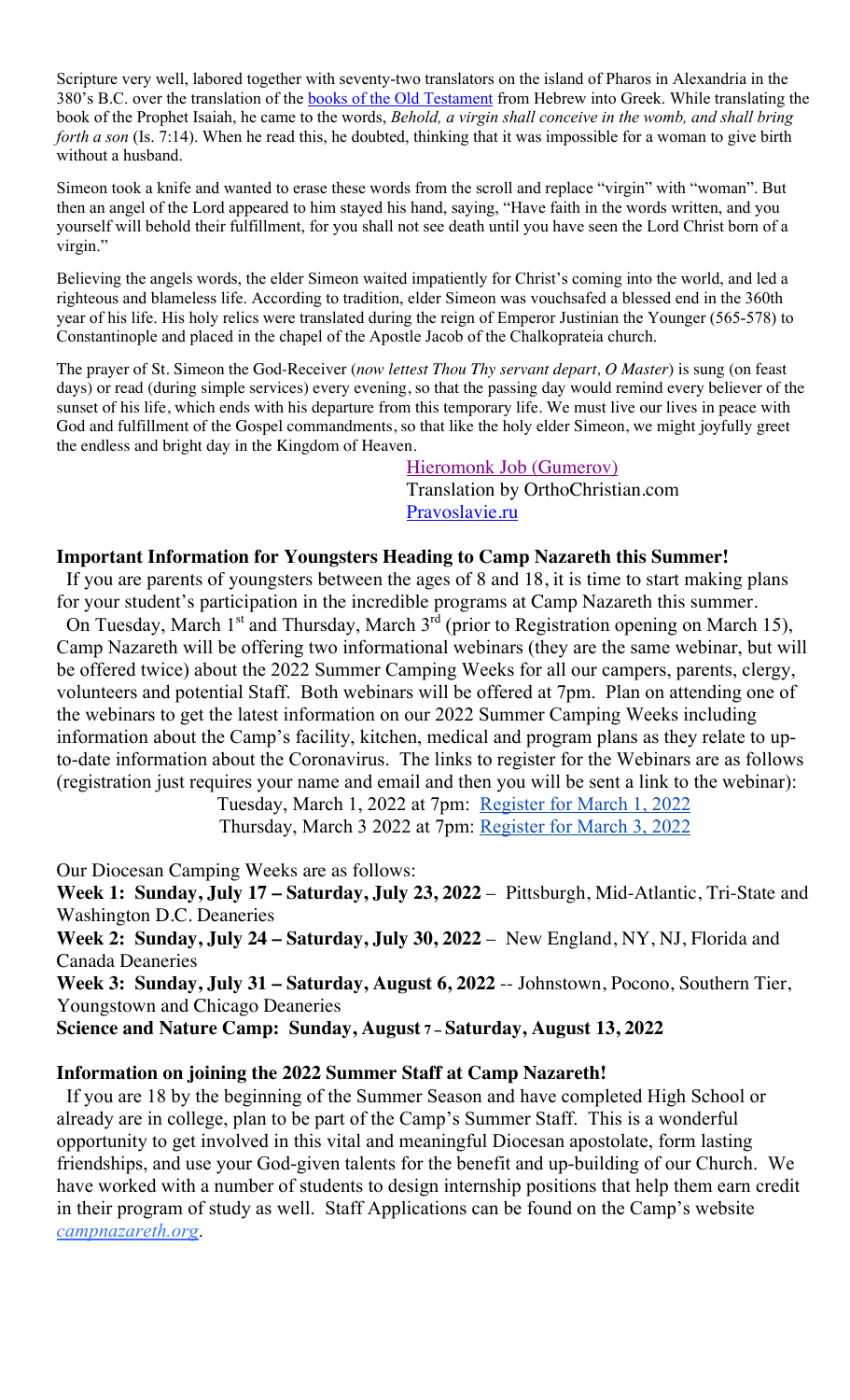# *The Prayer of a Broken Heart, An Orthodox Christian Reflection on African American Spirituality*

## *by Rev. Paul Abernathy*

What do African American spirituality and Orthodox Christianity have in common? More than you might think. Drawing on both his own background as a biracial convert to Orthodoxy and historical resources that span St. Athanasius to Frederick Douglass, Fr. Paul Abernathy details the many intersections between these two traditions, including a redemptive understanding of the Cross and a faith shaped by suffering and persecution. In so doing, he points to a new path whereby Orthodox Christianity can uniquely answer the spiritual needs of African Americans.

## **Praise for** *The Prayer of a Broken Heart*

*"The Prayer of a Broken Heart* situates itself far beyond the narrow confines of the American moral imagination. Within those confines any descendant of slaves who resurrects narratives of the painful past can only be expected to air 'grievances.' But in Fr. Paul's hands, these narratives are triumphant, delineating a path heavenward for spiritual ancestors whom we do well to learn from. He interweaves his chapters with history, his own rich pastoral experiences, and a way forward. His reflections throughout



use the lens of our timeless Orthodox Christian ethos and its foremost authors. Read and expand your heart." -**Nun Katherine Weston**, President of the Fellowship of St. Moses the Black and author of *Race, Identity, and Reconciliation*

"In reading Fr. Paul Abernathy's *The Prayer of a Broken Heart* we find ourselves sitting at the feet of the Black Church and, in particular, the African American community located in Pittsburgh's Hill District. We quickly realize they are our great teachers, and perhaps among the greatest in the Kingdom, given that they have suffered greatly, endured, and yet hope and rejoice. In a most disarming way, Fr. Paul calls us to repent while also highlighting the intersections between African American and Orthodox spirituality. This book is humble, brilliant, beautiful, and instructive. It is a gift. Generously share its riches with others." - **Marlena Graves**, *The Way Up Is Down: Becoming Yourself by Forgetting Yourself* (IVP)

**About the Author:** Fr. Paul Abernathy is an African American Orthodox Christian priest and founding pastor of St. Moses the Black Orthodox Church in the Hill District, a predominantly Black neighborhood of Pittsburgh, Pennsylvania. He is the founder and CEO of the Neighborhood Resilience Project, an Orthodox Christian nonprofit focusing on building resilient, healing, and healthy communities through Trauma Informed Community Development. He is a nationally renowned speaker whose work has been featured on NBC, ABC, CBS, BBC, Ard (German) TV, and NPR. Fr. Paul is a U.S. Army Iraq War veteran and holds master's degrees from the University of Pittsburgh and St. Tikhon's Orthodox Theological Seminary. He and his beloved wife Kristina have two beautiful children.

#### **Author:** Rev. Paul Abernathy

**Paperback:** 216 pages, \$16.

ORDER FROM: https://store.ancientfaith.com/the-prayer-of-a-broken-heart/